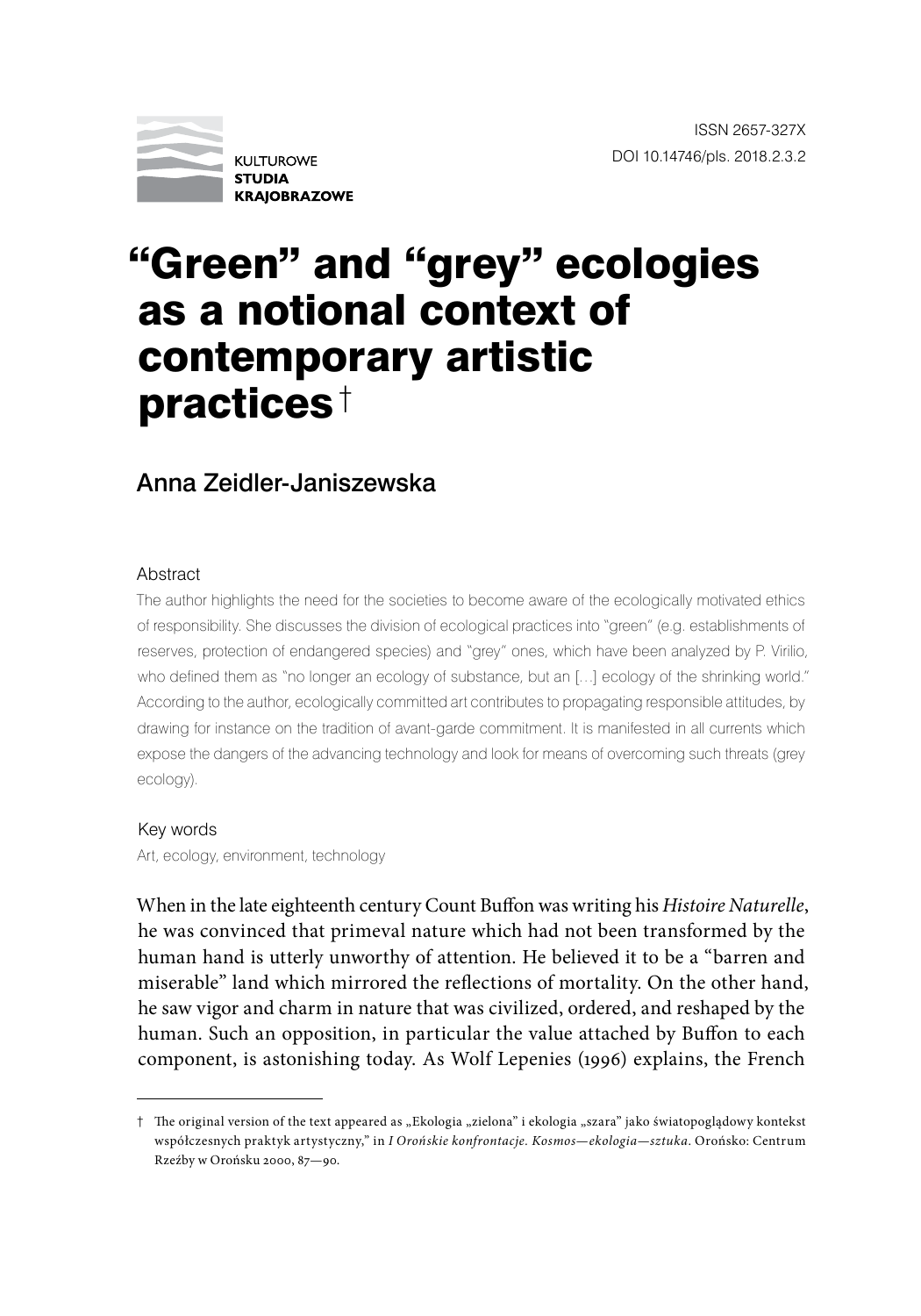naturalist drew on the classical theology of the physical world, in which the power of creation and destruction rested solely with God. Francis Bacon's agenda, perpetuated by René Descartes in *Treatise on Method*, which inspired human conquest of nature and its subjugation, could in this context be implemented without concern for the destructive impact of ever more readily undertaken transformations.

However, as nature became historicized in the nineteenth century, people grew aware of the dangers involved in unchecked exploitation. Today, when so much is said about "limits to growth" (which regrettablystill fails to be reflected in policies and in the ordinary, everyday actions of people), when various "green" ecology movements nostalgically refer to the utopia of nature, one obviously protects and finds charm, even sublimity, in those areas which Buffon thought "barren and miserable," a visible sign of the world's transience. We are now inclined to associate mortality with our own actions, and yet we often continue these actions against the increasingly widespread critique of the anthropocentric view of the world—that is to say, we continue to pollute and destroy our environment, formerly "pure" and primeval nature. It has also undermined our certainty of our own culture-dependent condition (which became a "second nature").

In *Das Unbehagen der Kultur*, Sigmund Freud pointed to the ambivalences inherent in the practical implementation (in accordance with the Baconian-Cartesian program) of the omnipotence and omniscience which had once been attributed to God. As Freud wrote, "man has become a god by means of artificial limbs, so to speak, quite magnificent when equipped with all his accessory organs; but they do not grow on him and they still give him trouble at times" (1994, 23). He also added that despite making themselves resemble God, humans today do not feel happy and are tormented by fears. Almost at the same time, Ernst Bloch, an extraordinary philosopher (little known in Poland, though) was gravely concerned with the "anxiety of the engineer" (and the scholar) who saw the materiality of the world (the foundation of experience so far) slip at an increasing pace through their fingers. In those days, perhaps only the futurists were apt to believe that taming the natural around us and within ourselves would bring humanity nothing but happiness.

Freud and Bloch considered the positive and negative aftermath of the "technologization" of human experience, a process they observed as it was happening. Today, we are even more vehement than they were in stressing the disadvantages of striving for "omnipotence and omniscience," both with respect to the environment and the human being, while seeing anthropocentrism—noble though its intentions may have been—as a manifestation of excessive pride and disregard for outcomes in near and remote environments as well as on future generations. Still, the critique does not mean a return to the classical theology of the physical world; there is no need for grand moves in the notional domain ("metaphysical" ones) to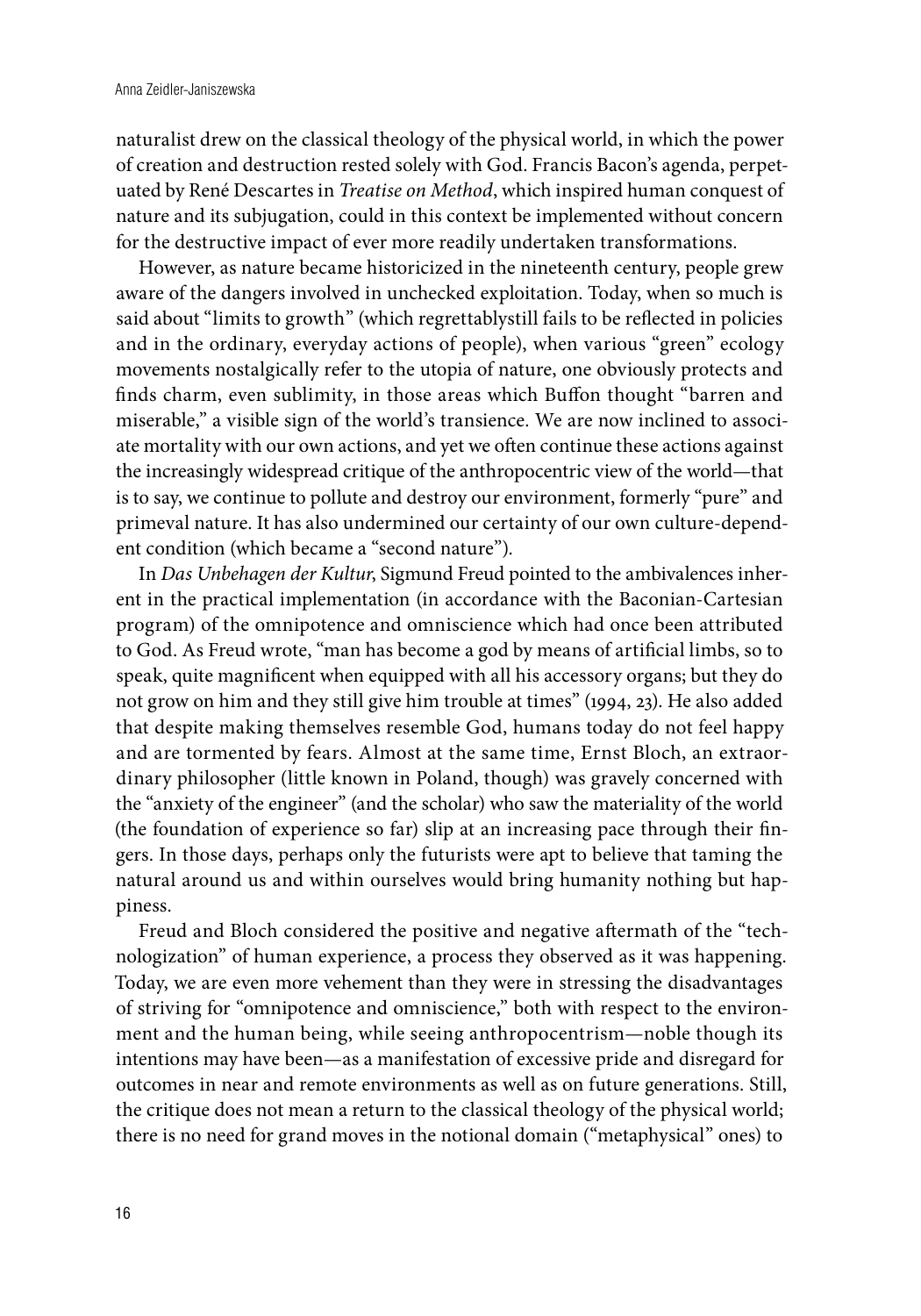be able to accept ecological values (in the broad sense, drawing on Greek sources) as superior.

In a variety of fields, contemporary ecology reckons the losses and designs various conservation strategies, which in the "green" dimension include establishment of nature reserves, supporting threatened animal and plant species, elimination of pollutants in the environment, etc. A number of such undertakings is associated with efforts to improve quality of life—a value much highlighted in consumptionbased societies.

The domain of ecology is not determined solely by suitable policies (applied to macro-, mezo- and microenvironments) and the practices they provide for. It is also a sphere of individual commitment—small steps taken every day. Art can and does enter into each of these areas, from sweeping programs to initiatives aiming to save several trees on a particular street in a city.

Before I discuss the forms of art's commitment to ecology, I should elucidate a number of more general issues. We usually see ecology in conjunction with politics, while it would also be worthwhile to put more stress on its ethical aspect, as it very much tallies with the ethics of responsibility, previously advanced by Max Horkheimer and extensively elaborated today by Hans Jonas, Karl-Otto Apel, or Dieter Bimbacher. The responsibility in question encompasses not only one's loved ones, but distant fellow human beings as well—those whose faces we do not know, who not only live far away but also have not yet been born. Thus, ecologically committed art indirectly contributes to propagating responsible attitudes, and perhaps this is what its foremost task consists in today and in the future. In so doing, it opposes the egotistical and narcissistic proclivities of the consumerist system (which, as already observed, does display ambivalent traits, in that by emphasizing quality of life it empowers ecological movements which operate beyond consumerist ideology). Moreover, art punctures the pride-filled balloon of the anthropocentric image of the world.

Another question is the diversity of worldview-related premises behind ecological movements and their purely hybrid nature, which in general involves drawing on various cultural traditions. Bio- and eco-centric "deep" ecology are the most active movements today, along with assertions which rely on a more rationalized ethical argumentation. However, when one examines texts written by representatives of "deep" ecology in greater detail, it becomes evident that they often employ the same myth of "untainted" nature and the human who is integrally bound to it (clearly, a nostalgic myth), which the critics of early modern industrialization resorted to as well. Meanwhile, Jean-Jacques Rousseau is simultaneously relevant and obsolete. His thought is relevant as far as preserving the memory of the sources (often mythologized) is at stake, yet it is no longer applicable because (which needs to be explicitly stated) no return will ever succeed. We are too profoundly steeped in our "second nature," though even this one has to be protected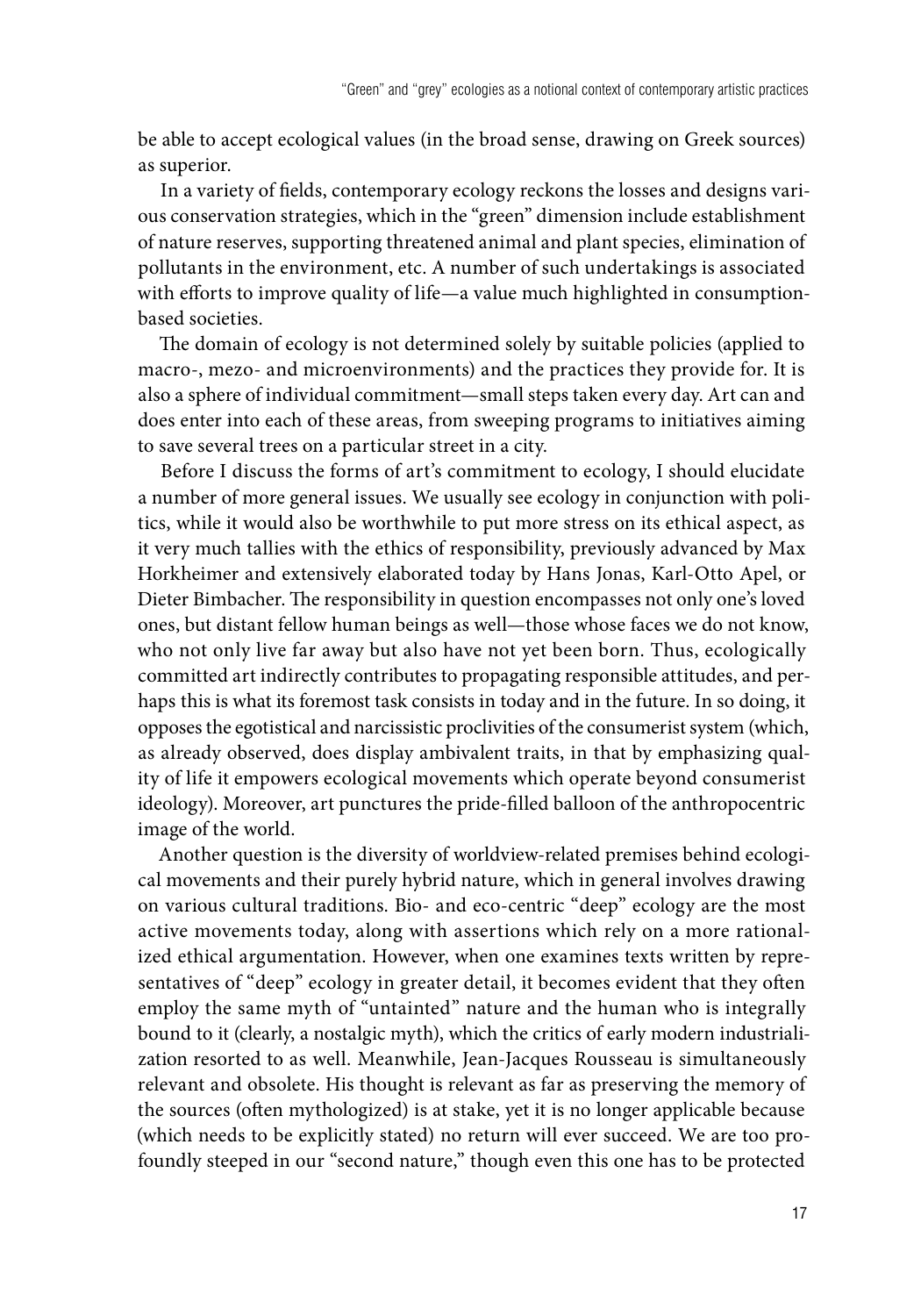due to the expansion of the "third nature." Freud and Bloch never anticipated the actual scale of the developments they had predicted. With the emergence of virtual worlds and advances in communication technologies (which tend to be treated as technologies of pseudo-communication), as well as genetics, plastic surgery, etc., and the rapidly quickening pace of life and experience, we move about in a world which is far more artificial than the realm of "second nature," and thus we drift even further away from primeval nature.

Jean Baudrillard, a philosopher and sociologist who likes to conceive bleak scenarios for the future, has little faith in the possibility of protecting the first and the second nature alike. "Certainly, this whole panoply of survival issues - dieting, ecology, saving the sequoias, seals or the human race - tends to prove that we are very much alive (just as all imaginary fairy-tales tend to prove that the real world is very real)," he states, adding that "we have subtly passed over into a state where life is excessively easy" (Baudrillard 1988, 42—43).

Paul Virilio (1989) also warns against the easiness with which "the entire world comes home" while we succumb to the dangerous phase of "new [physical] settlement" combined with new (mediatic) nomadism. However, the originator of the aesthetics of disappearance suggests certain strategies with which it could be overcome. "The Greens, the green movement is in my view a precursor to another, grey ecology: no longer an ecology of substance, but an ecology of distances, ecology of the shrinking world," he states in one of his numerously published interviews (Virilio 1993, 61). Thus, he confronts the *thaumatological* attitude, in which speed, appearance, and disappearance are treated as a kind of miracle, with the *dramaturgical* approach, which insistently highlights the negative aspect of increasing speed, the failures, the disasters, and the dangers of uncontrollable progress. When the burden of real experience vanishes, when it is replaced by a TV or computer screen, one needs to think about building rescue rafts—an immobilizing system to prevent ominous scenarios from coming true. When practicing "grey" ecology, we should think and act like the group of nineteenth century engineers who, on their own initiative, met in Brussels to counteractcollision risks owing to the spread of railways throughout Europe. Threats have to be identified promptly and equally promptly responded to, as speeds today surpass the capacities with which the human had been naturally equipped, causing atrophy of the sense of reality and dematerialization of experience (felt already by Bloch's protagonist) on a much greater scale than thinkers in the first half of the twentieth century could have imagined. Will our future indeed consist in being disabled entities composed of artificial limbs, in Freud's vein? Baudrillard goes as far as referring to "plastic surgery for the whole human species," because "the only physical beauty is created by plastic surgery, the only urban beauty by landscape surgery, the only opinion by opinion poll surgery"(Baudrillard 1988, 32), we find ourselves in a situation of anthropological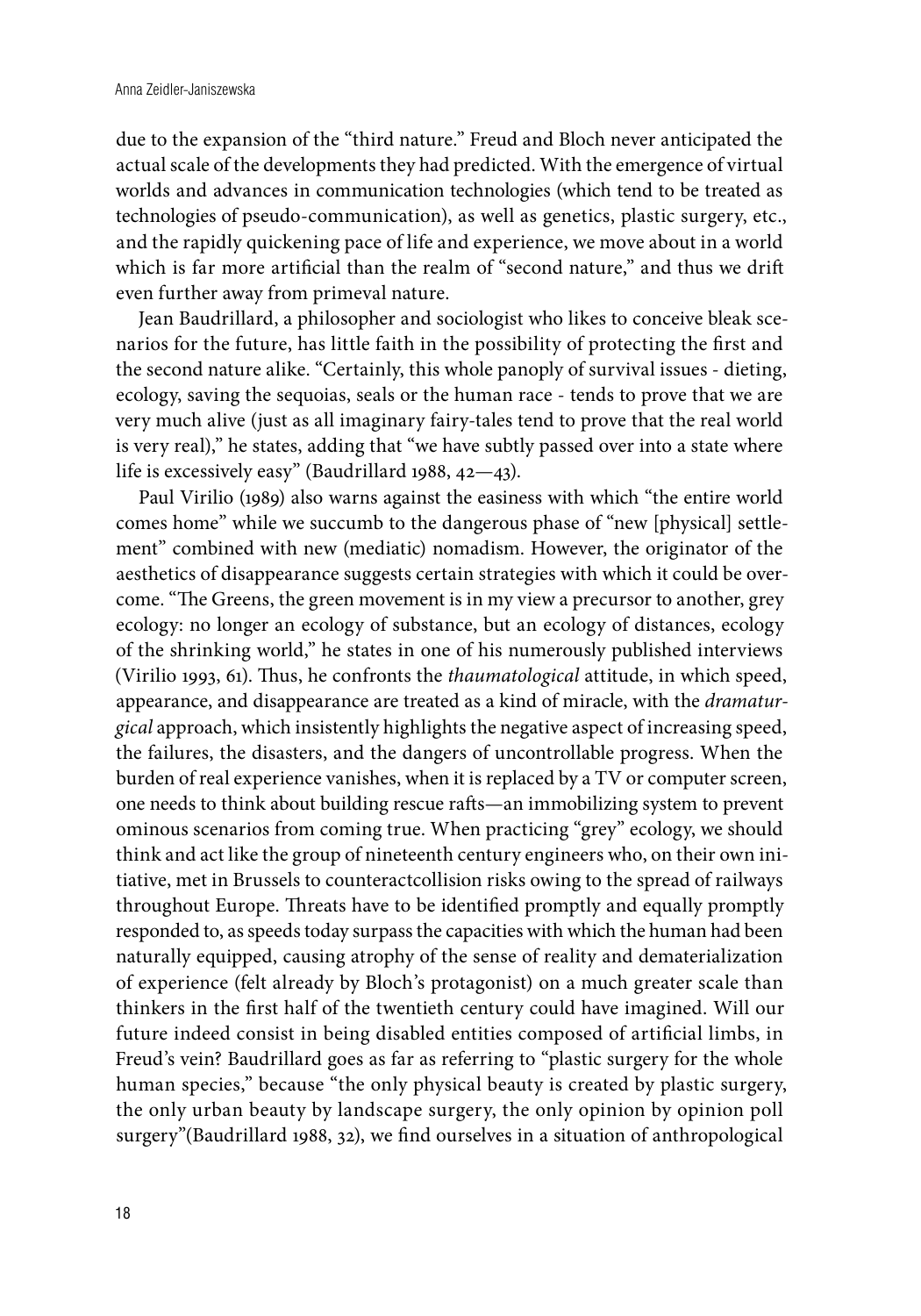uncertainty we have brought on ourselves and which the author of *Fatal Strategies* compares to transsexuality.

The fact that we are "connected to machines" compels us to address yet again the questions which Descartes sought to answer in *Treatise on Method*. The implants we grow so accustomed to make us realize that the faculties which set us apart as a species—thinking and feeling—have come under threat. This is how, according to pessimists, the modern understanding of ascendancy over external and internal nature comes to an end.

The diagnosis is obviously exaggerated, but it suffices insofar as it inoculates us with adequate doses of anxiety and urges us to act in the domain of "grey" ecology.

Personally, I am of the opinion that in fact we do not live solely in the world of "second" or "third" nature, but in multiple worlds which generate various types of experience ("old" and "new" ones). The hybridization we yield to in the process need not be immediately ascribed negative value. The point is to devise such rules of transitioning between these worlds and types of experience that 'that their specificity is neither compromised nor eliminated'. And when new regions reveal their seductive power and take us under their sway completely, one needs strategies to protect the experience of the old type, without which the anthropological condition is made seriously vulnerable indeed.

Thus outlined, the broad context of "green" and "grey" ecology associated with the ethics of responsibility creates a vast scope for art and runs, as it were, athwart its previous divisions and qualifications. It is in that very context that we find the extension of avant-garde commitment, though it is no longer treated in a universalist and unconditional manner (as in some of the early avant-gardes). Moreover, by virtue of coupling "green" and "grey" ecology, pro-ecological artistic practices comprise not only the creative actions described in *Kunstforum* (1999) or certain domestic practices in the domain of "land art," or (especially as regards Poland) "arte povera" (definitely less spectacular than land art), or site-specific art (functioning in opposition to Marc Augé's non-places), but also the works of Orlan or Bill Viola, for instance. In short, these artistic practices may result in projects in which artists analyze the perils of technical and technological development, both for the environment and our own condition (which are correlated, after all), and in projects showing ways to overcome such threats. The employed conventions and artistic techniques may vary (the most interesting are perhaps those that use new technologies to demonstrate the destructive aspects of that very same technology). I would not hesitate (in an overly pompous manner, perhaps) to reiterate a view already expressed here—namely, that it is in broadly understood pro-ecological art that I see the principal *raison d'être* of the present-day and future-oriented commitment of art, which at the same time draws on the most eminent ideological traditions of the avant-garde (yet without their limitations and one-sidedness).